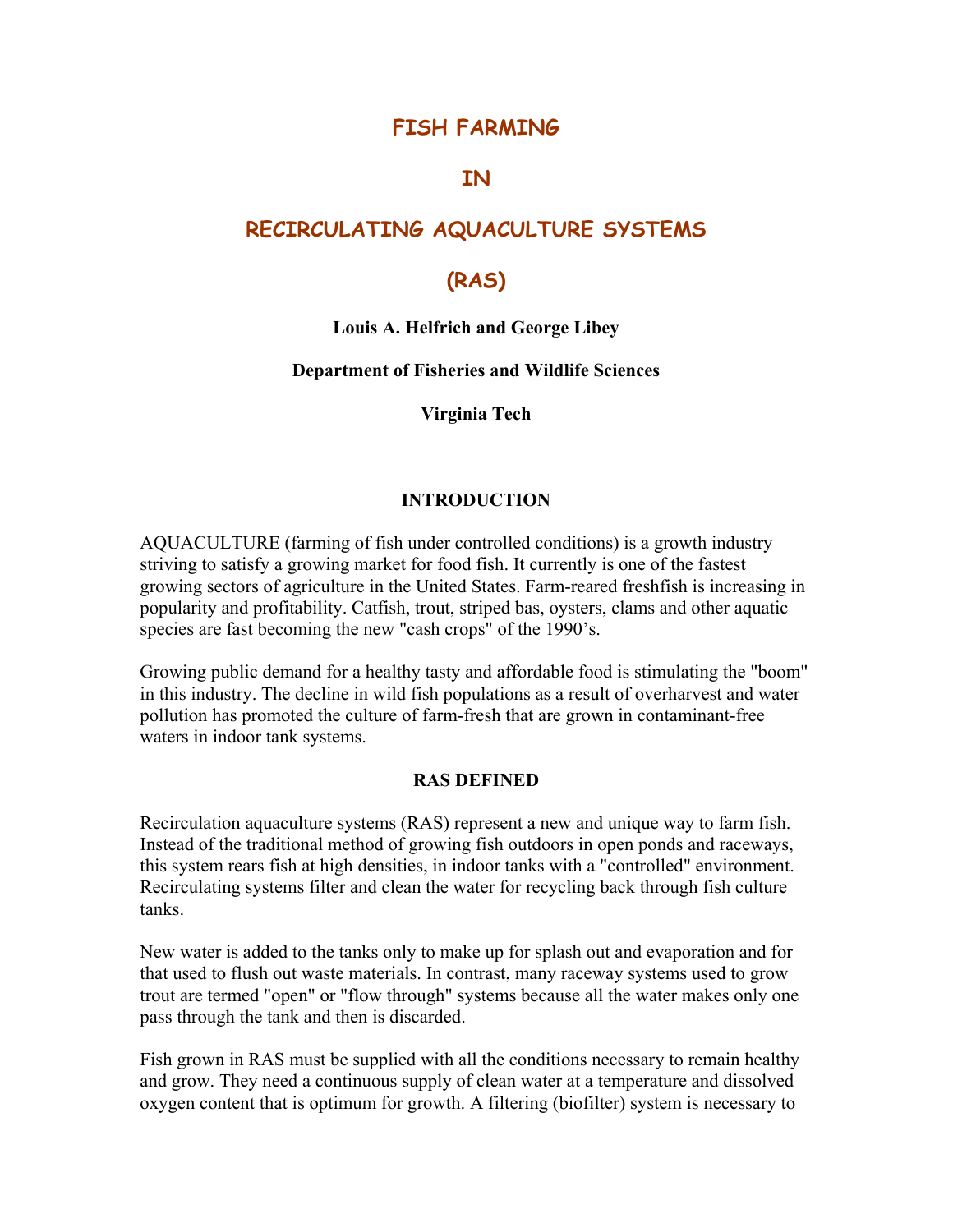purify the water and remove or detoxify harmful waste products and uneaten feed. The fish must be fed a nutritionally-complete feed on a daily basis to encourage fast growth and high survival.

#### **EXPERIMENTAL SYSTEM**

RAS have been in existence, in one form or another, since the mid 1950's. However, only in the past few years has their potential to grow fish on a commercial-scale been realized. New water quality technology, testing and monitoring instrumentation, and computerenhanced system design programs, much of it developed for the waste water treatment industry, have been incorporated and have revolutionized our ability to grow fish in tank culture.

Nevertheless, despite its apparent potential, RAS should be considered a high-risk, experimental form of agriculture at this time. They can be used to culture high-densities (over a million pounds) of fish annually, but their ability to do so economically remains to be demonstrated, conclusively and repeatedly.

#### **BENEFITS OF RAS**

RAS offer fish producers a variety of important advantages over open pond culture. These include a method to maximize production on a limited supply of water and land, nearly complete environmental control to maximize fish growth year-round, the flexibility to locate production facilities near large markets, complete and convenient harvesting, and quick and effective disease control.

RAS can be of various sizes ranging from large-scale production systems (over 1 million pounds per year) to intermediate-sized systems (500,000 pounds per year), to small systems (50,000 pounds per year). They can be used as grow-out systems to produce food fish or as hatcheries to produce eggs and fingerling sport fish for stocking and ornamental fish for home aquariums.

#### **Intensive Production:**

RAS applies to the broiler house or swine barn concept, so prevalent and effectively used in modern poultry and pork production systems, to rear large numbers of fish in a relatively small space. Indoor fish farming in tanks may revolutionize fish production in the same way that confinement systems altered the pork and poultry farming industries.

This is an excellent alternative to open pond culture where low densities (extensive culture) of fish are reared free in large ponds and are subject to losses from diseases, parasites, predation, pollutants, stress, and seasonally suboptimal growing conditions.

#### **Water and Land Conserved:**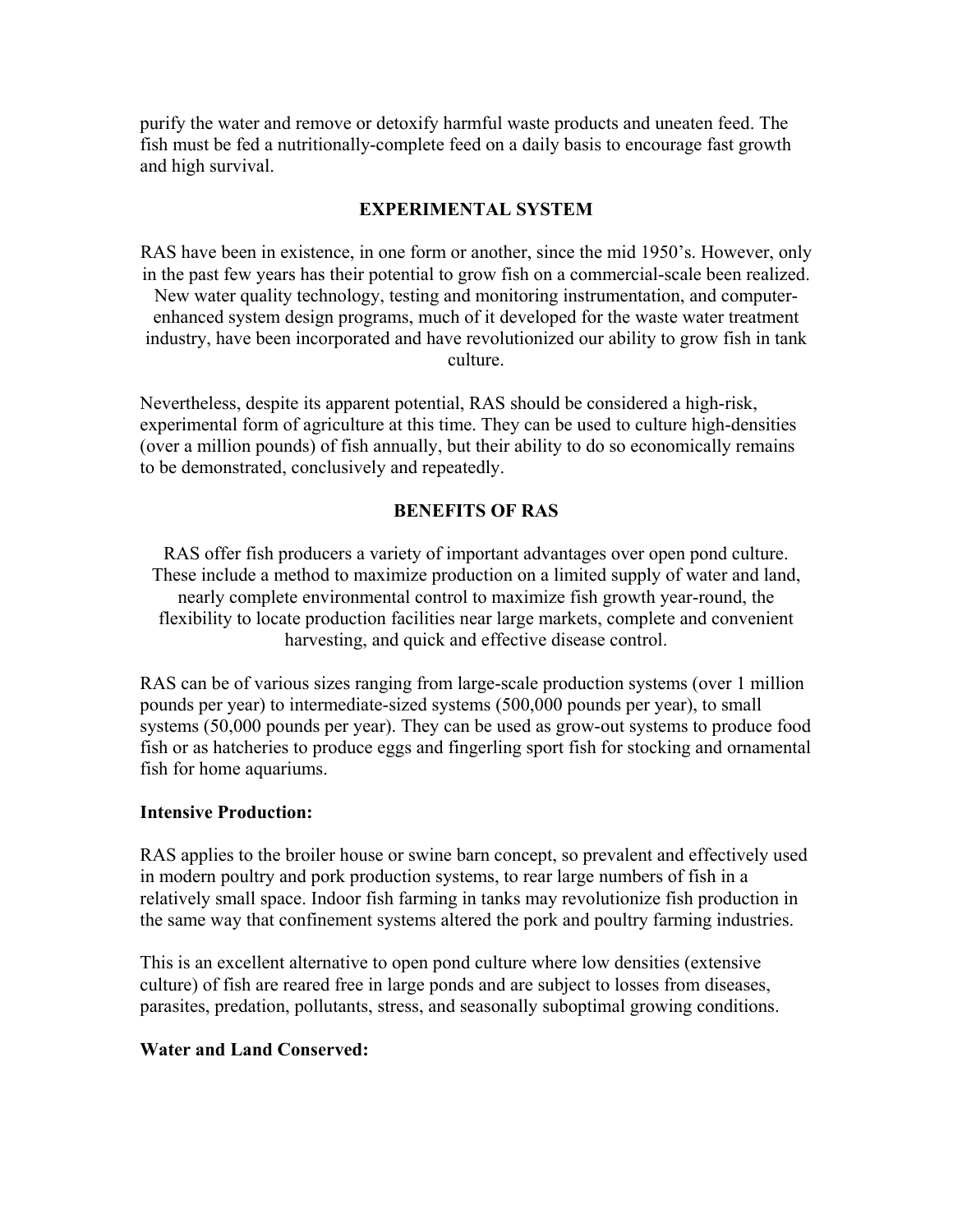RAS conserve both water and land. They maximize production in a relatively small area of land and use a relatively small volume of water. For example, using a RAS it is possible to product over 100,000 pounds of fish in a 5,000 square-foot building, whereas 20 acres of outdoor ponds would be necessary to produce an equal amount of fish with traditional open pond culture.

Similarly, since water is reused, the water volume requirements in RAS are only about 20% of what conventional open pond culture demands. They offer a promising solution to water use conflicts, water quality, and waste disposal. These concerns will continue to intensify in the future as water demand for a variety of uses escalates.

# **Location Flexibility:**

RAS are particularly useful in areas where land and water are expensive and not readily available. They require relatively small amounts of land and water. They are most suitable in northern areas where a cold or cool climate can slow fish growth in outdoor systems and prevent year-round production. RAS provide growers who are geographically disadvantaged because of a relatively short growing season (less than 200 days) or extremely dry (desert) conditions, a competitive, profitable, year-round fish production system.

They can be located close to large markets (urban areas) and thereby reduce hauling distances and transportation costs. RAS can use municipal water supplies (dechlorination is necessary) and discharge waste into sanitary sewer systems. Nearly all species of food fish and sport fish that are commonly reared in ponds including catfish, tout, and striped bass can readily be grown in high densities when confined in tank systems.

# **Species and Harvest Flexibility:**

RAS are currently being used to grow catfish, striped bass, tilapia, crawfish, blue crabs, oysters, mussels, and aquarium pets. Indoor fish culture systems offer considerable flexibility to (1) grow a wide diversity of fish species, (2) rear a number of different species simultaneously in the same tank (polyculture) or different tanks (monoculture), (3) raise a variety of different sizes of one or several species to another depending on market demand and price.

RAS afford growers the opportunity to manipulate production to meet demand throughout the year and to harvest at the most profitable times during the year. This flexibility in the selection of species and harvest time allows the grower to rapidly respond to a changing marketplace in order to maximize production and profitability. RAS permit the grower to competitively respond to market price and demand fluctuations by altering harvest rates and times and the species cultured. Tank culture systems are now being used to hold and purge (depurate) contaminated of off-flavor, pond reared catfish until they are acceptable for marketing.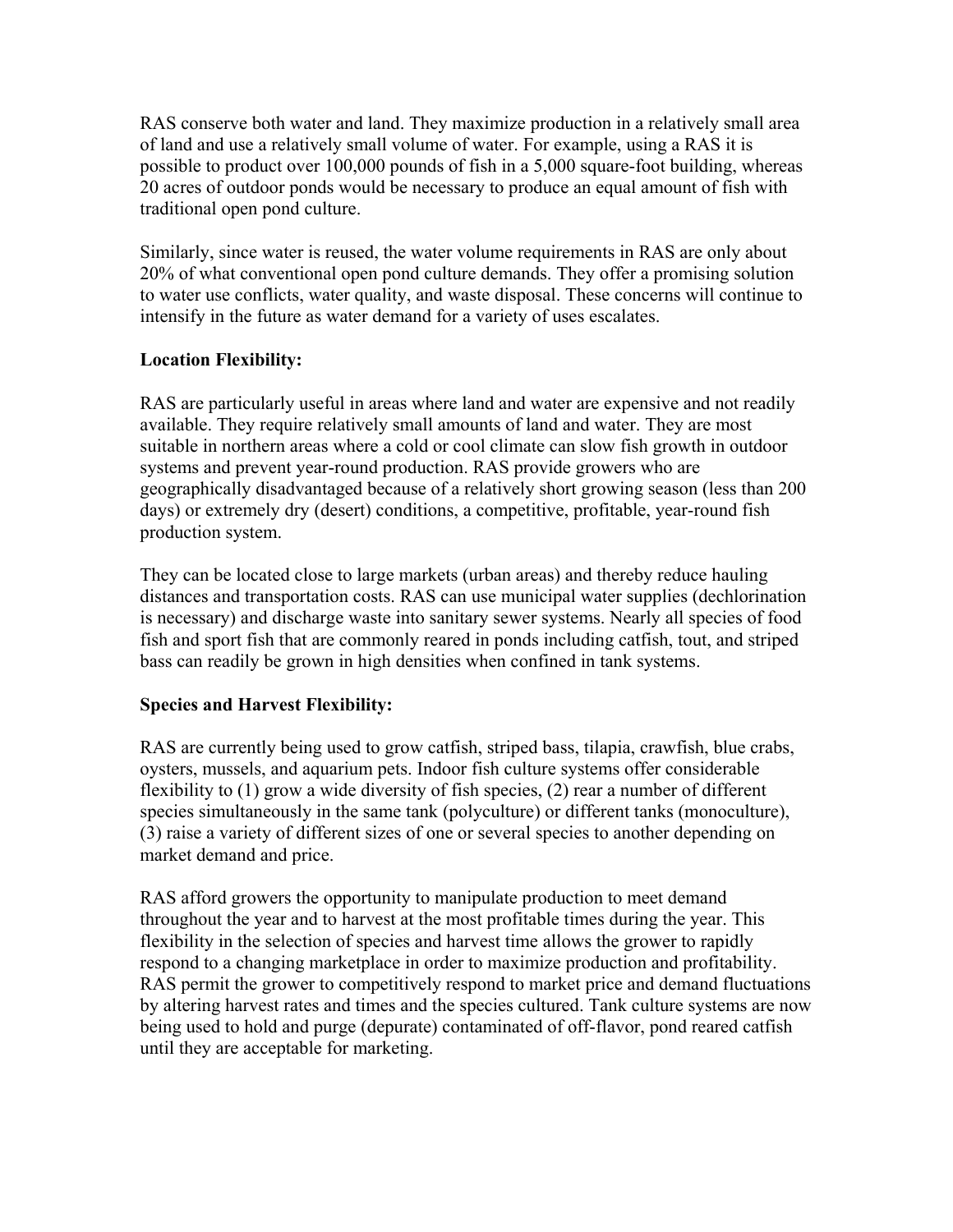RAS do have some disadvantages when compared to open pond culture. They are relatively expensive systems to develop (building, tanks, plumbing, biofilters) and to operate (pumping, aerating, heating, lighting). Moreover, they are complex systems and require skilled technical assistance to manage successfully.

Constant supervision and skilled technical support are required to manage and maintain the relatively complex circulation, aeration, and biofilter systems, and to conduct water quality analysis. The danger of mechanical or electrical power failure and resulting fish loss is always a major concern when rearing fish in high densities in small water volumes.

Operating at or near maximum carrying capacity requires fail-safes in the form of emergency alarms and backup power and pump systems. The business and biological risk factors are correspondingly high. Continuous vigilance and quick reaction times (15 minutes or less) are needed to avert total mortality. However, the higher risk factor, capital investment, and operating costs can be offset by continuous production, reduced stress, improved growth, and production of a superior product in the RAS.

#### **THE RAS DESIGN**

The functional parts of a RAS include a: (1) growing tank, (2) sump of particulate removal device, (3) biofilter, (4) oxygen injection with U-tube aeration and, (5) water circulation pump. Depending on the water temperature and fish species selected, a water heating system may be necessary. Ozone and ultraviolet sterilization also may be advantageous to reduce organic and bacteria loads.

#### **Water Supply:**

A good supply of water, adequate in both quantity and quality, is essential to a successful fish farming enterprise, RAS or otherwise. Ground water obtained from deep wells or springs is the best source of water for fish culture. It generally is free of pollutants and has relatively high hardness levels, which are beneficial under some circumstances. Municipal water supplies also can be used after chlorine, floride, and other chemicals are removed.

Other sources of water, particularly surface waters from streams, rivers, ponds, and lakes, are not recommended for fish culture. Surface waters may contain fish diseases, parasites, pesticides, and other pollutants that can kill or slow the growth of fish. Testing the quantity and quality of the available water supply is one of the first steps for a prospective fish farmer to take to insure an adequate supply of high quality water.

Because RAS recycle most of their water, they consume considerable less than other types of culture and are especially well adapted to areas with limited water supplies. The required quantity of water needed to grow fish varies with the species of fish selected, size of the culture system, and investment size. As a general rule, a minimum water volume of 1-5 gallons is needed for every pound of fish reared and minimum water flows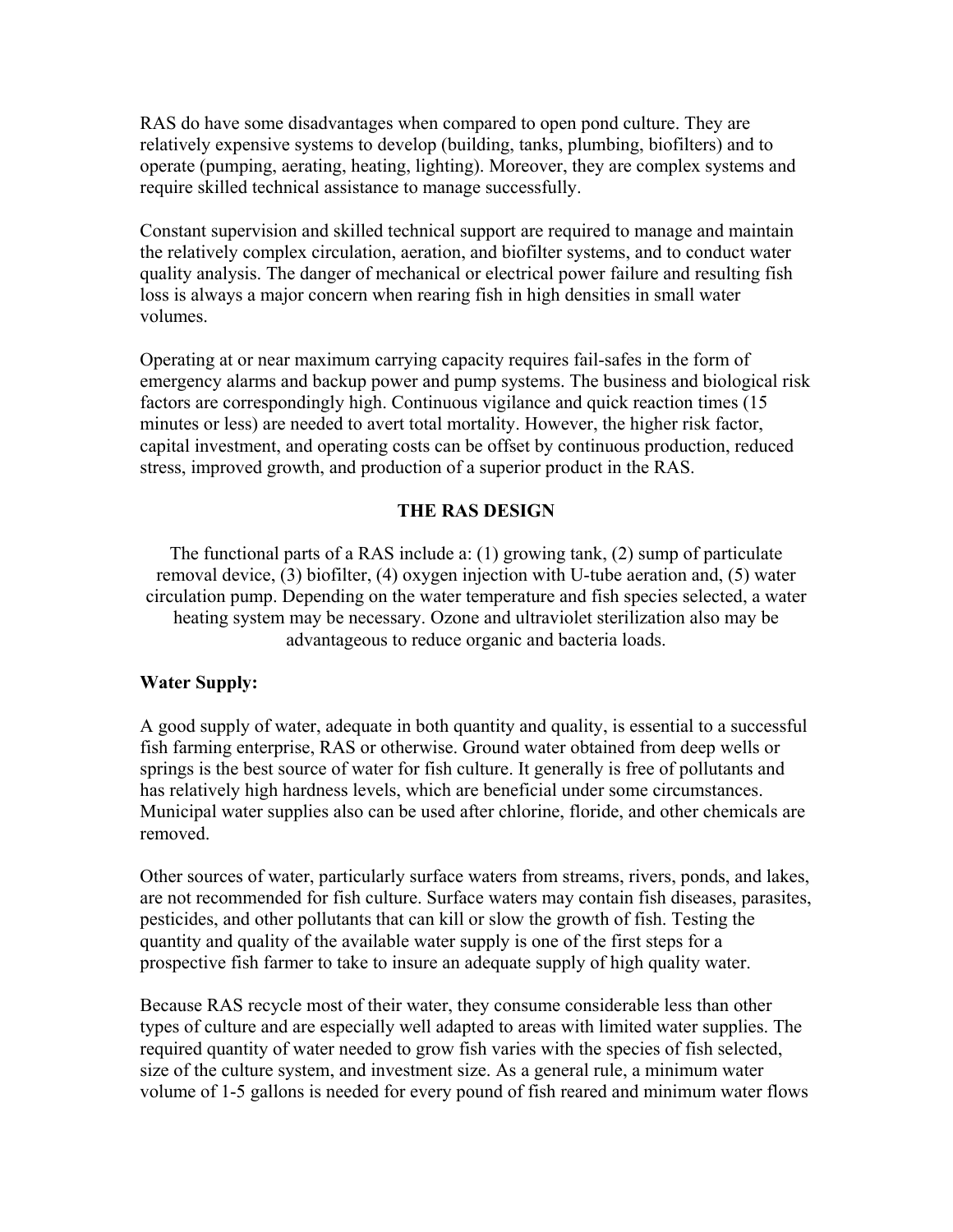of 10-25 gallons per minute (more for trout) are needed to grow 50,000 pounds of warmwater fish per year.

#### **Open vs. Closed Systems:**

Tank culture systems are referred to as recirculating (closed) systems because they recycle or reuse water. No system is ever completely "closed," because some water must be added periodically to replace evaporative loses and that used to flush out waste materials. Some water change is necessary since no filter is 100% effective. Nevertheless, RAS can operate efficiently by occasionally adding only a relatively small amount of water on a daily or weekly schedule.

Open (flow-through) systems refer to those that simply allow water a single pass through the system before it's discarded. Flow through systems can also be used in indoor tank culture of fish if an abundant and continuous supply of high quality water is available. Trout farmers typically use open systems rather than recirculating ones, because trout require large volumes of high quality, cold water. Open systems "leak" most of the water quickly, whereas closed systems "leak" water slowly. RAS are more suitable for warmwater fish such as channel catfish, striped bass, and tilapia that can tolerate lower water quality conditions and higher temperatures than trout. They also are now being used to rear marine species such as redfish, oysters, clams, and softshell blue crabs.

## **The Virginia Tech RAS System:**

A RAS for the intensive production of freshwater fishes was designed and constructed at the Department of Fisheries and Wildlife Aquaculture Center on the campus of Virginia Tech. Visitors to the Aquacutlure Center are welcome, but an appointment is required (call 540-951-4917).

The Virginia Tech RAS has nine production units (each is an independent system with a 3,355 gallon total capacity). Each system consist of a 2,250 gallon rectangular (20- x 5- x 3.5-feet deep) fiberglass growing tank where the fish are reared, a 520 gallon sump tank (5- x 5- x 3.5-feet deep) to collect waste materials, a semi-cylindrical, 525 gallon biofilter tank (5- x 7- feet in diameter) housing a 3-stage rotating biological contactor (RBC) to detoxify ammonia and nitrite, and a U-tube aerator (40 feet deep) used to diffuse pure oxygen injected at the top of the U-tube (figure 1).

Water flow in the system is maintained at 85-90 gpm (about one tank exchange per 30 minutes) by two  $\frac{1}{4}$  hp pumps suspended near the top of the sump tank. The general flow pattern through the system is: (1) from the bottom of the culture tank, (2) through two outlet ports (3 inch pipe), (3) into and up through a multi-tube clarifier in the sump tank, (4) pumped (6 feet in height) from the top of the sump tank (5) into 3-stage elevated biological filter, (6) gravity flow down the inside pipe and up the outside pipe (40 feet each way) of the U-tube aerator and, (7) back into the fish culture tank.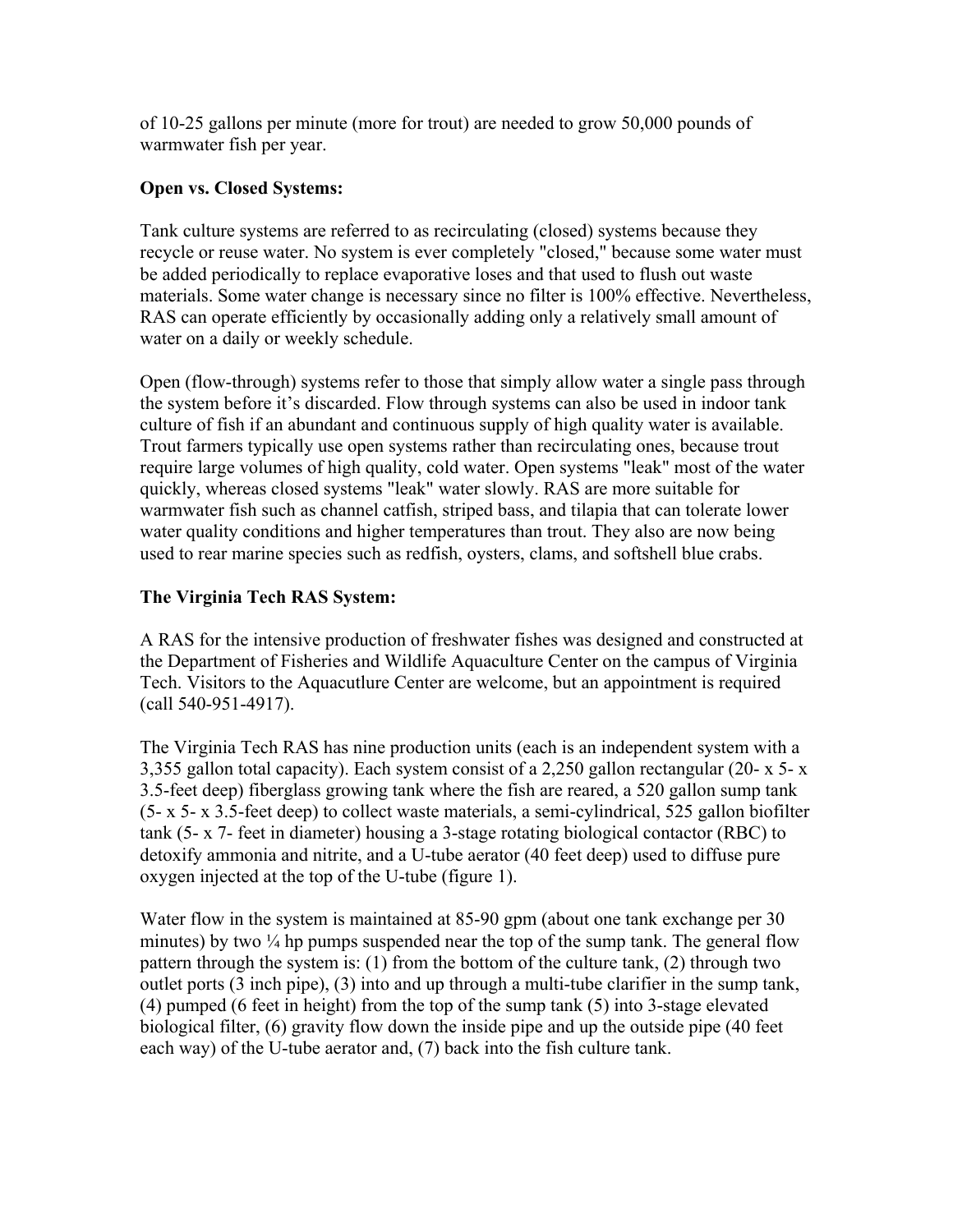Each culture tank has 5 inlet ports distributed uniformly to allow for the even redistribution of filtered, oxygenated water from the u-tube aerator. Effluents average about 100 gallons per day of wastewater (2-3 percent) per tank. Each sump tank is isolated form the system and drained and rinsed of their collected wastes once or twice per week depending on water quality conditions. Effluents are drained into a central septic tank and pumped into a septic field system.

Lighting is minimized to reduce fish stress, and is provided by six (150 watt) incandescent fixtures. A wall-mounted rheostat is used to gradually increase and decrease light intensity at dawn and dusk. Photoperiod is on a 14 h light: 10 h dark cycle.

The system was designed for demonstration-research purposes and represents a small, commercial-scale (45,000 lbs. per year production capacity) version of an aquaculture enterprise. Each of the nine identical, but independent, systems was configured to provide relatively uniform, stable, and optimum conditions for growth and survival. Collectively, they offer sufficient replication for nutritional, physiological, and genetic experiments.

#### **Fish Culture Tanks:**

Fish can be grown in tanks of nearly every shape and size. Fish tanks typically are rectangular, circular, or oval in shape. Circular or oval tanks with central drains are somewhat easier to clean and circulate water through than rectangular ones. Rectangular tanks are usually built with or set upon inclined floors to facilitate cleaning and circulation.

Rearing tanks range in size from 500 to 500,000 gallons capacity. The size of the tank depends on a variety of factors including: stocking rates, species selected, water supply, water quality, and economic considerations. The tank must be designed to correspond with the capacity of other components of the system, particularly size of the biofilter and sump so that all parts of the system are synchronized.

Tanks can be constructed of plastic, concrete, metal, wood, glass, rubber and plastic sheeting, or any other materials that will hold water, not corrode, and are not toxic to fish. Smooth surfaces on the inside of the tanks are recommended to prevent skin abrasions and infections to the fish, and to permit cleaning and sterilization.

Light weight, durable, plastic tanks can be conveniently moved and readily cleaned when necessary, but they require special support to prevent stretching when filled with water. Stainless steel also is a good tank material, but can be expensive. Marine-grade plywood tanks are inexpensive, but leak if not properly sealed and are not as durable as tanks of other materials. Concrete tanks may be the most economical to build, but they are relatively permanent and immovable structures once constructed. Non-toxic plastic or rubber liners can but used over frames made of wood, metal, concrete, or other materials.

#### **Biofiltration:**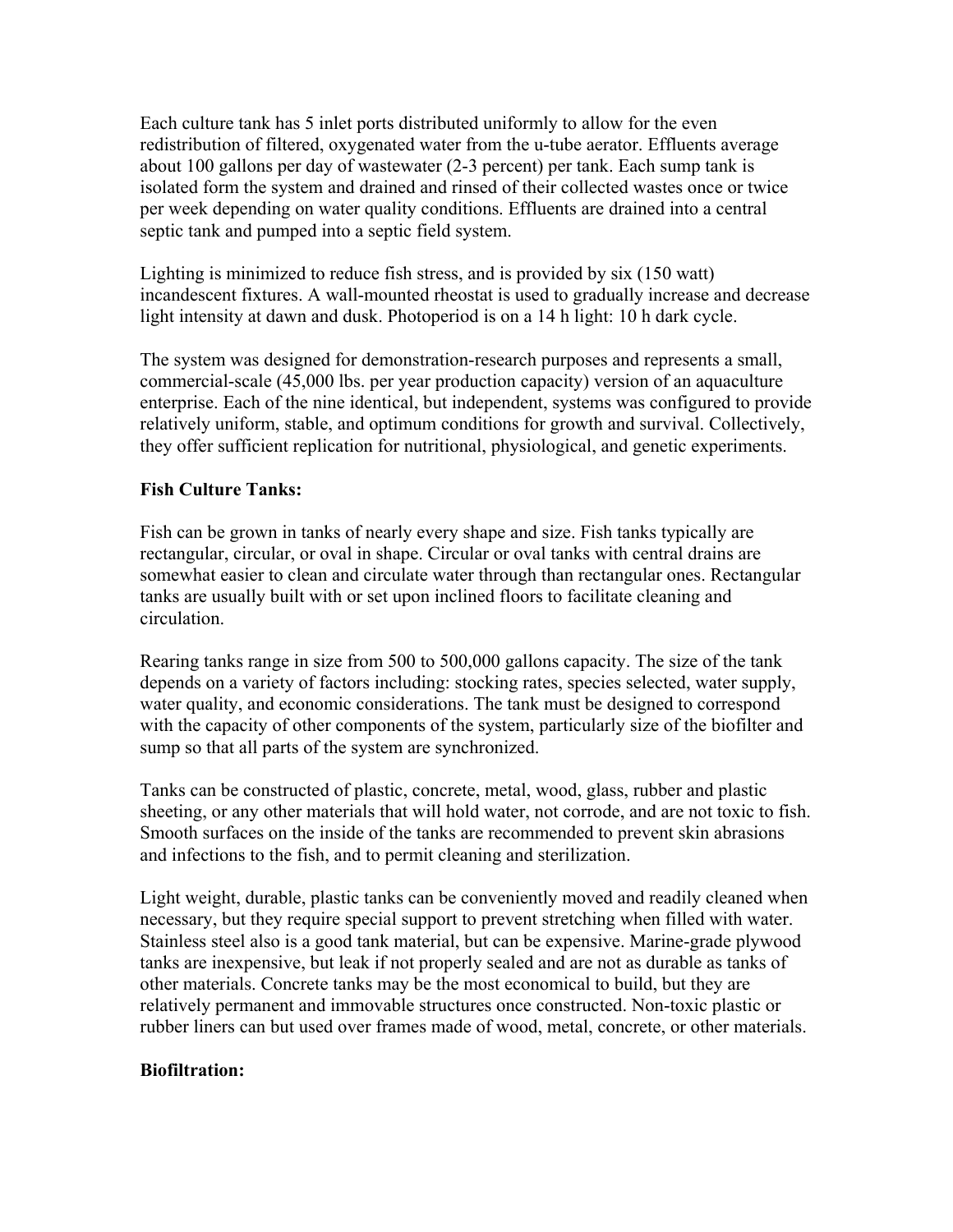The biological filter (biofilter) is the heart of the RAS. As the name implies, it is a living filter composed of a media (corrugated plastic sheets or beads or sand grains) upon which a film of bacteria grows. The bacteria provide the waste treatment by removing pollutants. The two primary water pollutants that need to be removed are (1) fish waste (toxic ammonia compounds) excreted into the water and (2) uneaten fish feed particles. The biofilter is the site where beneficial bacteria remove (detoxify) fish excretory products, primarily ammonia.

## **Ammonia and Nitrate Toxicity:**

Ammonia and nitrite are toxic to fish. Ammonia in water occurs in two forms: ionized ammonium (NH4+) and unionized (free) ammonia (NH3). The latter, NH3, is highly toxic to fish in small concentrations and should be kept at levels below 0.05 mg/l. The total amount of NH3 and NH4 remain in proportion to one another for a given temperature and pH, and a decrease in one form will be compensated by conversion of the other. The amount of unionized ammonia in the water is directly proportional to the temperature and pH. As the temperature of pH increases, the amount of NH3 relative to NH4 also increases.

In addition to ammonia, nitrite (NO2) poisoning of fish also is an imminent danger in RAS. Nitrite levels should be kept below 0.5 mg/l. Brown blood disease (methemoglobinemia) occurs in cultured salmon and channel catfish when hemoglobin is oxidized by nitrite to form methemoglobin (a respiratory pigment of the blood that cannot transport oxygen). The disease can occur at nitrite concentrations of 0.5 mg/l or greater. As the name implies, the blood has a characteristic chocolate brown color. Adding salt (NaCl) at a rate of 1 pound per 120 gallons of water (a chloride to nitrite ratio of 16:1) will suppress this disease in soft water; a ratio of 3:1 is effective in hard water.

# **Calculating Ammonia Loading:**

The amount of ammonia excreted into a tank depends on a number of variables including the species, sizes, and densities of fish stocked and environmental conditions (temperature, pH). Ammonia loading can be roughly estimated from the biomass (weight) of fish in the tank or it can be based on the weight of feed fed each day.

On the average about 25 mg (milligrams) of ammonia per day is produced for every 100 grams (3.5 ounces) of fish in the tank. Therefore, in a tank containing 1,000 striped bass fingerlings each weighing 75 g (75,000 g total fish weight), the daily ammonia load produced by all the fish would be 18,750 mg (18.8 g). To remedy excessively high ammonia levels, add freshwater, eliminate feeding or reduce the density of fish in the tank.

Ammonia loading also can be estimated based on the total amount of feed fed. For manufactured fish feed with standard protein levels of 30 to 40 percent, simply multiply the total weight of the feed (in grams) times 25. For example, if the fingerling stripers are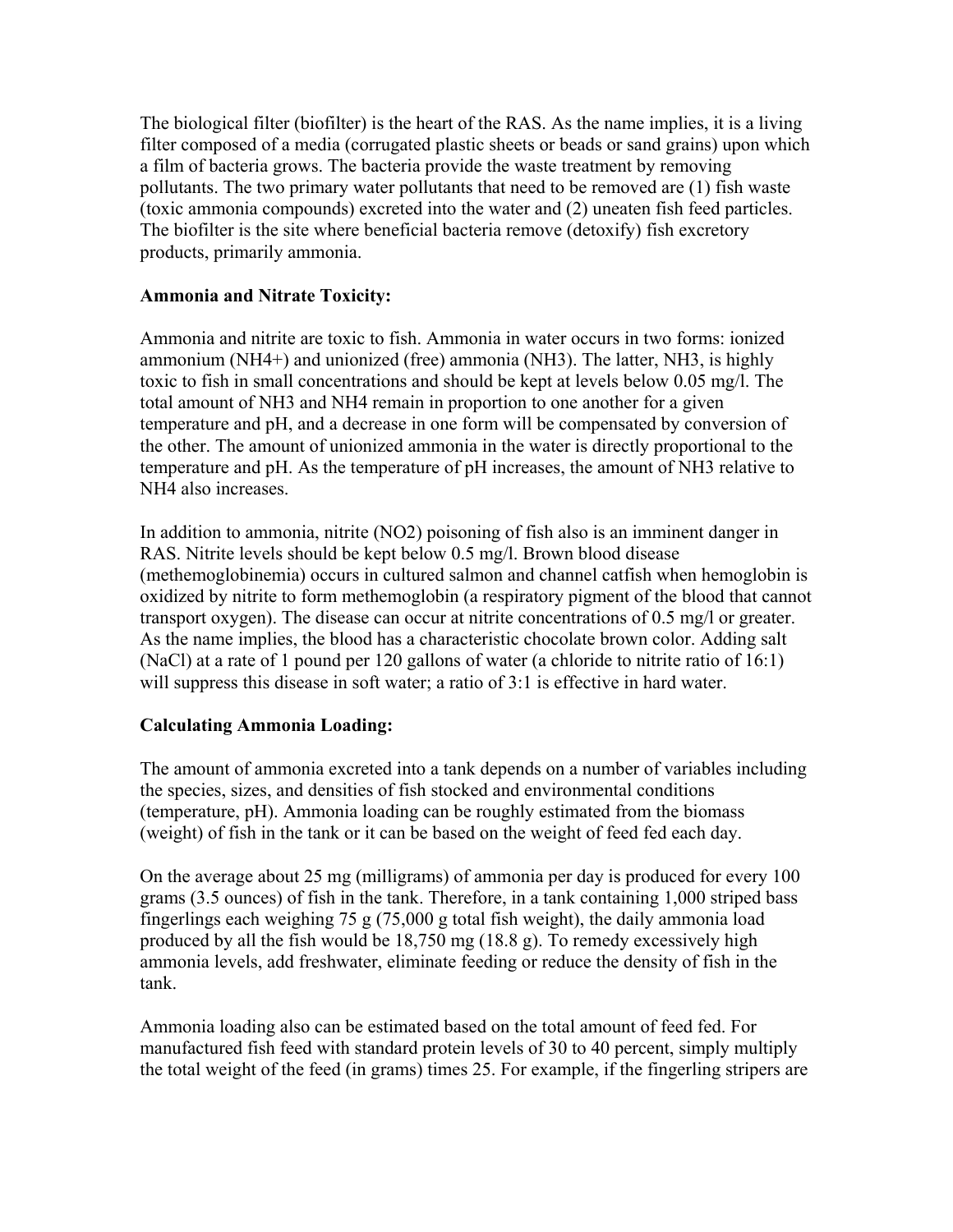fed 1 pound (454 grams) of pelleted feed per day, the amount of ammonia produced per tank would be about 11,350 mg per day.

## **Nitrification:**

Ammonia is a poisonous waste product excreted by fish. Since fish cannot tolerate this poison, detoxifying ammonia is fundamental to good water quality, healthy fish, and high production.

Detoxification of ammonia occurs on the biofilter through the process of nitrification. Nitrification refers to the bacterial conversion of ammonia nitrogen (NH3) to less toxic NO2, and finally to non-toxic NO3. The process requires a suitable surface on which the bacteria an grow (biofilter media), pumping an continuous flow of tank water through the biofilter, and maintaining normal water temperatures and good water quality.

Two groups of aerobic (oxygen requiring), nitrifying bacteria are needed for this job. Nitrosomonas bacteria convert NH3 to NO2 (they oxidize toxic ammonia excreted by fish to less toxic nitrite), the Nitrobacter bacteria convert NO2 to NO3 (they oxidize toxic nitrite to largely nontoxic nitrate).

Nitrification is an aerobic process and requires oxygen. For every 1 milligram of ammonia converted about 5 milligrams of oxygen is consumed, and additional 5 milligrams of oxygen is required to satisfy the oxygen demand of the bacteria involved with this conversion. Therefore, tanks with large numbers of fish and heavy ammonia loads will require plenty of oxygen before and after the biofiltration process.

Nitrification is an acidifying process, but is most efficient when the pH is maintained between 7 and 8 and the water temperature is about 27-28 C. Acid water (less than pH 6.5) inhibits nitrification and should be avoided. Soft, acidic waters may require the addition of carbonates (calcium carbonate, sodium bicarbonate) to buffer the water. The addition of a salt as a therapeutic in striped bass as freshwater bacteria temporarily adjust to alteration in salinity.

# **Biofilter Design and Materials:**

A biofilter, in its simplest form, is a wheel, barrel, or box that is filled with a media that provides a large surface area on which nitrifying bacteria can grow. The biofilter container can be constructed of a variety of materials, including plastic, wood, glass, metal, concrete, or any other nontoxic substance. In small-scale systems, some growers have used plastic garbage cans or septic tanks. The size of the biofilter directly determines the carrying capacity of fish in the system. Larger biofilters have a great ammonia assimilation capacity and can support greater fish production.

A biofilter must provide sufficient surface area for the colonization (attachment) of nitrifying bacteria. It needs to provide a large surface area to support bacterial populations at densities adequate to reduce the load of waste products (ammonia)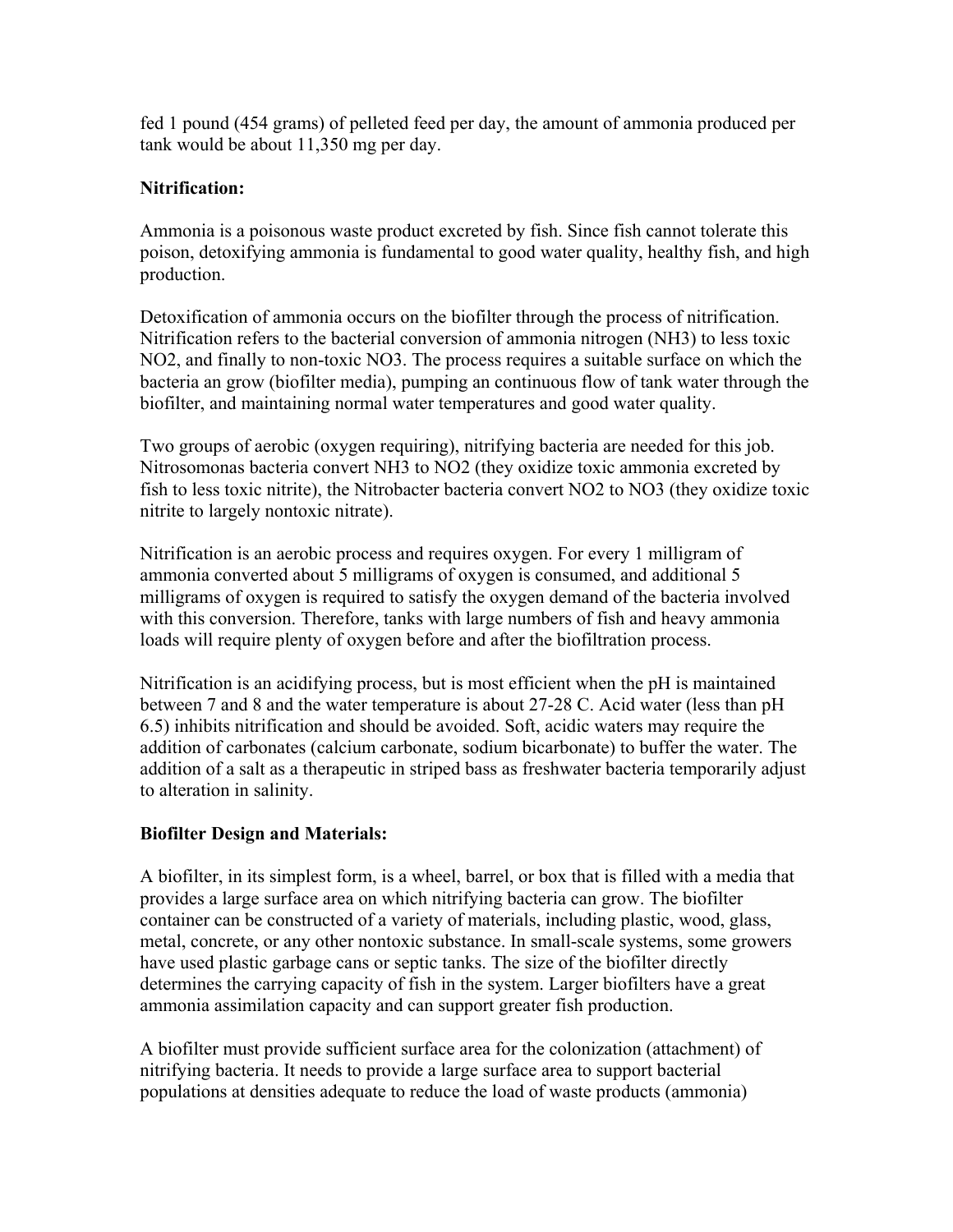excreted by the fish population in the tank. It is essential that the water flowing through the biofilter come into direct contact with the bacteria film growing on the surface media for a time period sufficient to allow the bacteria to convert toxic NH3 and NO2 to less toxic NO3. Careful calculation of the flow-through rates (turnover or contact time) and size (volume and depth of the biofilter) is fundamental.

The biofilter media can be corrugated plastic, styrofoam or glass beads, lava rock, sand, gravel, or similar material that supplies large surface area. The quality and quantity of surface area of the media provided for nitrifying bacteria are important determinants of the efficiency of the biofilter. The ideal biofilter media has (1) high surface area for dense bacterial growth, (2) sufficient pore spaces for water movement, (3) clog resistance, (4) easy cleaning and maintenance characteristics. We use and recommend plastic because it's lightweight, flexible, and easy to clean, but it can be expensive.

# **Biofilter Sizing:**

The biofilter in any RAS design must be sized to correspond with the other system components. Important factors that must be considered in designing a biofilter are: media surface area (square feet of surface for bacteria attachment), ammonia leading (ounces of ammonia that need to be converted per day per square foot of media area), and hydraulic loading (gallons of water per day per square foot media surface).

# **Types of Biofilters:**

Biofilters can be configured in many ways. The two general categories are (1) submerged bed filters and (2) emerged bed filters. Submerged bed filters can have fixed (immobile) media in which the water flow can be upward, downward or horizontally through the media.

The fluidized bed reactor (FBR) is a commonly used submerged bed filter. The FBR consists of fine particles (sand, dense plastic, glass beads, minerals, etc.) in a container through which upwelling water flows thereby "fluidizing" or suspending the media in the water column. FBRs offer large surface area per unit volume and theoretically greater nitrification. However, as with other submerged bed filters, all of the oxygen needed for conversion of ammonia to nitrate must be dissolved. Submerged bed filters often need supplemental aeration both before and after the water passes through the filter. If the inlet dissolved oxygen is low, the efficiency of ammonia conversion is reduced.

Emerged bed filters are of two basic types: (a) trickling filter (TF) sometimes called packed columns, and (b) rotating biological contactors (RBC). These filters have the advantage of not requiring the addition of oxygen prior to water entering the filter. In fact, these filters frequently supply al the oxygen used to support fish respiration. For this reason these types of filters are often employed in RAS.

The trickling filter is designed to have water slowly cascade down through the media column, which is suspended above the water. Water enters the column (which is filled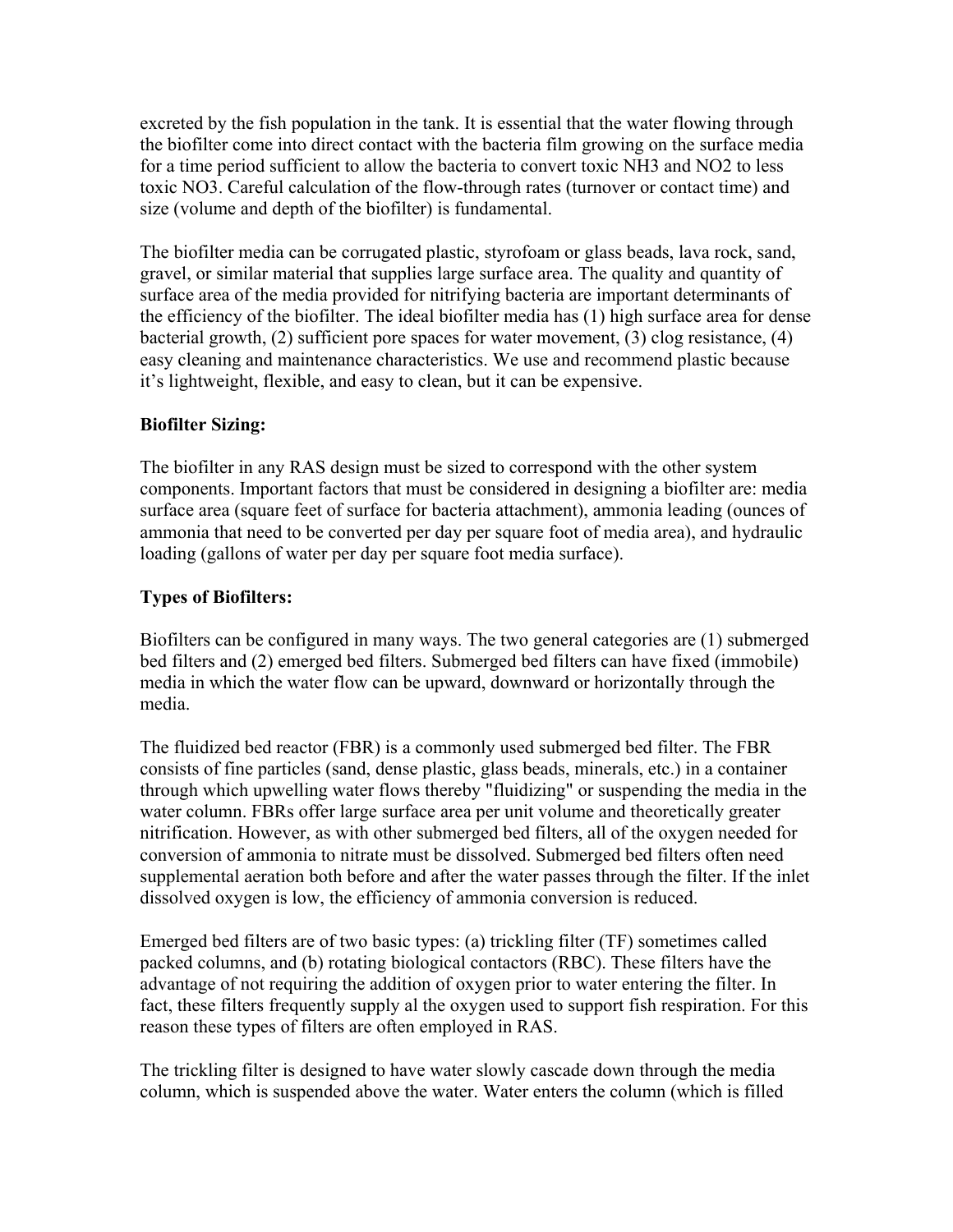with biofilter media) from an overhead spray pipe and trickles down through the biofilter media where nitrification occurs. The waterfall action of this filter adds oxygen to (aerates) the water.

Trickling filters can become clogged and lose efficiency. When a filter accumulates too much organic material it can experience "ponding" and "short coming." In severe instances the filter can cease functioning altogether. We use trickling filters in the Virginia Tech Aquaculture Center on some of our smaller fish culture tanks that contain only a limited number of fish.

The rotating biological contractor (RBC) has a water-wheel configuration consisting of plastic media attached to a central axle which spins slowly, moving the media through the water in the RBC containment vessel. Advantages of the RBC are that it is self-aerating and self-cleaning. Once established, it tends to be very stable and can operate for years without failure.

The Virginia Tech system uses the RBC-type biofilter. The RBC has three circular stages (6' diam x 1' thick, 1,950 ft<sup>2</sup> per stage, 5,850 ft<sup>2</sup> total) mounted to a central shaft. The shaft is rotated at 2 rpm by a  $\frac{1}{4}$  hp gearmotor. The biofilter media and tank (525 gallon) are divided into three partitions or stages so that filtered water passes in sequence form one to another. Staging the RBC allows greater nitrification efficiency for a given amount of media or RBC size.

## **Biofilter Start-up:**

Efficient biofiltration depends on colonization of the biofilter media by nitrifying bacteria. Complete colonization of a biofilter is dependent on a number of environmental conditions and may take one to three months. Inoculation of a new tank with seed bacteria from a existing system can reduce start-up times and facilitate full efficiency. The addition of commercially available "specially selected strains" of bacteria has not probed to speed bifilter start-up as many advertisements claim. Cooler water temperatures, below 70 F (21 C), can reduce bacterial activity, slow the bacterial colonization, and diminish the effectiveness of the biofilter.

## **Recirculation Rates (turnover times):**

The recirculation rate (turnover time) is the amount of water exchanged per unit of time. This can easily be determined by dividing the volume of water in the tank by the capacity of the pump (in gallons per minute). For example, the turnover rate in a 2,500 gallon tank system circulated with a water pump rated at 45 gallons per minute (63,360 gallons per day) would be 25.3 tank volumes per day (a rate of slightly more than one volume per hour).

Increasing the number of turnovers per day would provide increased biofiltration, greater nitrification (bacterial contact), and reduced ammonia levels. Most fish production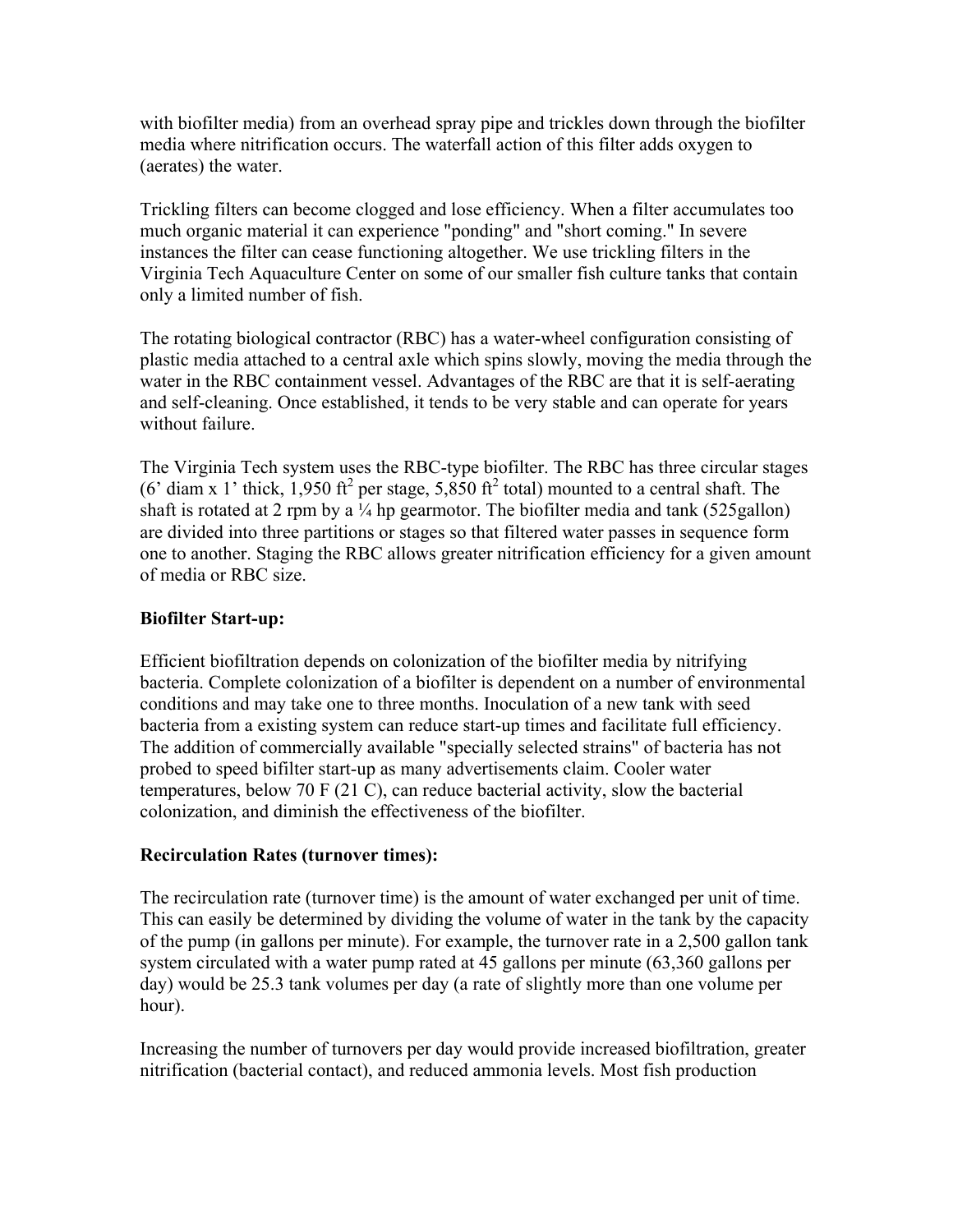recirculation systems are designed to provide at least one complete turnover per hour (24 cycles per day).

## **Compartmentalization:**

The ability of isolate the components of the system (biofilter, fish tank, and sump) is an important design feature, particularly critical when it becomes necessary to do filter maintenance or to treat the fish with chemicals and drugs. Cleaning and declogging static biofilters can pose difficult problems, particularly if there is no provision for shutting down the system for maintenance. Some therapeutic chemicals and drugs used to treat such fish may be harmful to nitrifying bacteria on the biofilter. A sudden drop in the efficiency of the bacteria can result in toxic NH3 concentrations and fish kills.

# **Other filters:**

Other types of filtration (mechanical and chemical) are available and can sometimes be used to supplement the efficiency of biofilters in removing ammonia in fish production systems. Most of these measures are useful only to temporarily control ammonia and nitrite in small systems.

In chemical filtration, water is pumped through a chemical media of activated carbon, zeolite, or other substances. These chemicals have microscopic pores that trap ammonia ions and remove them from the water. The familiar activated charcoal filter, popular in aquaria, can be incorporated as an auxiliary filter to support biofiltration in fish production systems, but this form of filtration requires periodic replacement with large quantities of relatively costly activated charcoal.

Zeolite filters are frequently used to remove NH4 (and indirectly NH3) at an estimated rate of 1 mg NH4 per 1 g of zeolite. The use of zeolite requires regular and constant pumping of water through the filter and regular replacement of large quantities of expensive zeolite. Zeolite can be recharged with a salt solution (10%) and reused, but salt water disposal then becomes an environmental problem, particularly in inland waters.

## **Sump:**

A sump (clarifier tank) is used to prevent the excessive accumulation of fish excretory products and waste feed. Waste products increase the biological oxygen demand (BOD), decrease the dissolved oxygen content, lower the carrying capacity (density of fish) that can be reared, and may result in off-flavor in fish products. Accumulation and decomposition of waste material results in the production of toxic compounds such as ammonia (NH4, NH3, NO2) and hydrogen sulfide (h2S) that can be hazardous to fish health.

The clarifier tank is designed as a settling basin (large volume tank with a slow flow rate to increase sedimentation). Its purpose is to concentrate and remove suspended solids (fish feces, uneaten feed particles) before they clog the biofilter or consume valuable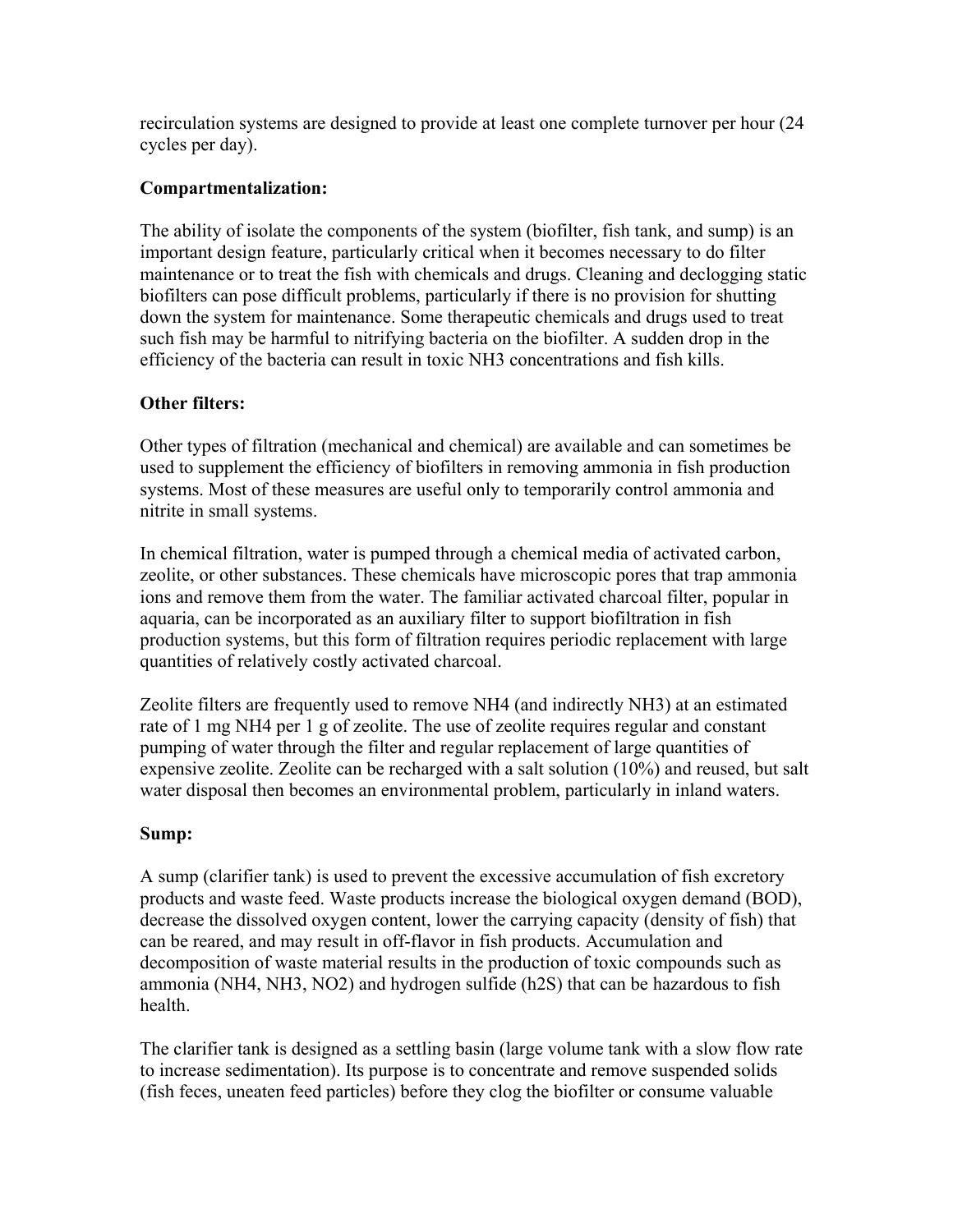oxygen supplies. The clarifier should be a separate tank, isolated from the fish tank and the biofilter, so that it can be cleaned periodically (daily) as needed. To increase the efficiency of the clarifier, various filters (plastic filters, sand filters, metal screens) can be inserted into the sump tank.

In the Virginia Tech RAS, water flow in the sump tank is directed upward through a multi-tube clarifier (corrugated plastic filter) which removes large, settleable particles from the water column by gravity (particles with densities great tan water will sink). The waste material sinks, collects, and is concentrated in the bottom of the sump where it can be drained out. The sump tank should have a v-shaped bottom to concentrate waste particles and facilitate cleaning. Another technique for the removal of waste particles for suspension in the water column includes the use of a hydroclone, a cone shape tank that uses centrifugal force to increase gravitational force and enhance waste particle settling.

The size of the clairifier tank needs to by fully integrated with the sizes of the fish tank and biofilter and also with the turnover rate of the system (pump size). Volume of the sump and flow rates through the sump must be adjusted to maximize sedimentation of suspended particles. Sump column in the Virginia Tech system represents about 15% of the total and flow rates average about 90 gallons per minute.

## **Oxygen Management:**

Successful fish production depends on good oxygen management. The addition of oxygen in a pure form or as atmospheric air (aeration) is essential to (1) the survival (respiration) of fish held in high densities, (2) the survival of aerobic, nitrifying bacteria on the biofilter and, (3) for the decomposition (oxidation) of organic waste products. Supplying sufficient oxygen to sustain healthy fish and bacterial populations and to meet the biochemical oxygen demand (BOD) for fish waste and unconsumed food is critical. Maintain oxygen levels, near saturation or even at slightly super-saturation at all times. Low oxygen levels will reduce growth, feed conversion rates, and overall fish production.

The amount of oxygen needed in RAS depends on a number of factors. Oxygen demand is directly correlated with the density of fish in the tanks, feeding rates, water temperatures, flow rates, and nitrification. It is also a function of physical conditions such as water temperature and water volumes. Increasing dissolved oxygen concentrations through oxygen injection, aeration, and increasing water flow rates (turnover times) are ways to increase the density (carrying capacity) of fish that can be held in tanks of fixed size.

Atmospheric oxygen can be added to the tanks by surface agitation with aerators or by large blowers. Surface aerators may not be cost effective or efficient in evenly distributing oxygen throughout large commercial-scale systems. Blowers can be effectively used to supply oxygen and also to mechanically rotate RBS.

## **Pure Oxygen:**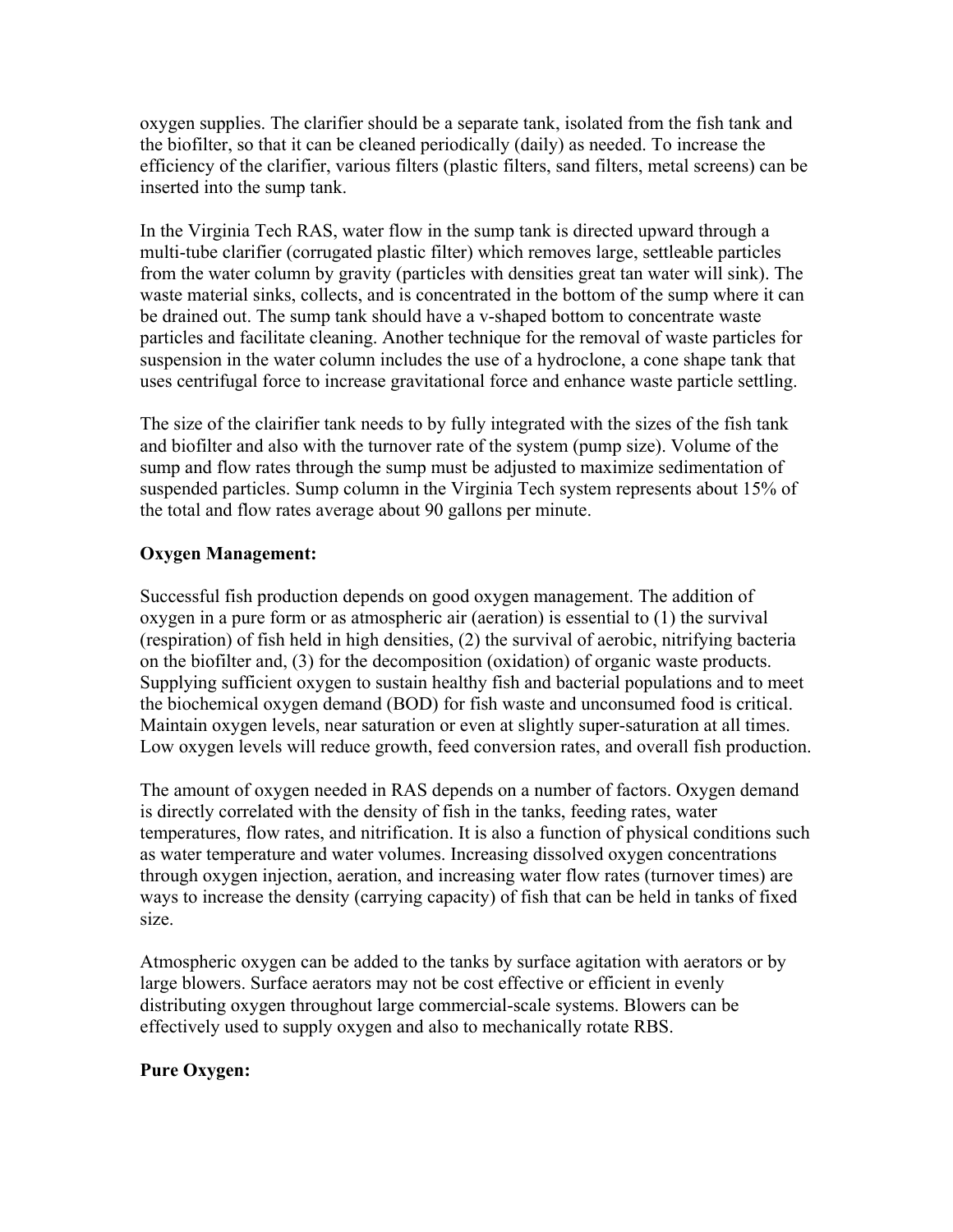Pure oxygen injection systems are increasingly being used in aquaculture. They are particularly useful in maintaining oxygen-saturated conditions in recirculating systems with high densities of fish. Pure oxygen can be delivered and stored in a tank as liquid oxygen or it can e produced on-site by a oxygen generator. Bottled oxygen gas also is sometimes kept as an emergency backup system for RAS, but this alternative usually is too expensive and bulky to be practical.

Liquid oxygen technology is relatively simple, efficient, and cost-effective; especially if purchased in bulk quantities and if the site is located near a reliable supplier. A liquid oxygen system consists of a storage tank for the liquid gas, vaporizers to turn liquid oxygen to gas, and supply lines to the fish tanks. It conveniently requires no external power supply and is therefore free of power failures and the consequent fish kills. Most growers rent or purchase a liquid oxygen storage tank of a size sufficient to provide two to four week supply of oxygen. The size of the tank corresponds with the fish production capacity of the system.

Oxygen generators (pressure swing adsorption systems, PSAs) are particularly advantageous at remote sites where liquid oxygen deliveries would be costly and expensive. Generators produce oxygen by using electric energy. They are expensive to purchase and operate, and they are subject to power failures. Selecting the proper size of the oxygen generator and carefully calculating the cost of electric power needed are important considerations.

## **Oxygen Diffusion:**

Effective diffusion of pure oxygen gas into a liquid (water) can best be accomplished using a U-tube oxygenation, counter-current flow injectors, or micro-bubble devices (tubes or fine wetstones). The purpose is to dissolve much of the oxygen injected so that it is available to the fish, rather than wasted by bubbling out of solution to the atmosphere.

The U-tube in the Virginia Tech system consists of a shallow well (40 feet deep) into which tow concentric pipes (one outer 6 inch and an inner 3 inch diameter pipe) are suspended. The water, injected with oxygen at the top of the U-tube, flows down the inner pipe, up the outer pipe, and back into the fish culture tank saturated with oxygen. The U-tube increases oxygen transfer because of the longer contact time and greater atmospheric pressure (two atmospheres at the bottom of the U-tube) of the entrained oxygen gas bubbles and water. Although the U-tube aerator is not essential, oxygen enrichment (entrainment) is significantly increased by this cost-effective method.

## **Ozone Sterilization:**

Ozone (O3) is a naturally occurring gas (upper atmosphere) that consists of three atoms of oxygen. It is a powerful oxidizing agent that can be used to break down compounds. Ozone must be used with caution since it is directly toxic to aquatic life and may form harmful biproducts (hypochlorite, hypobromite). Careful redox potential measurements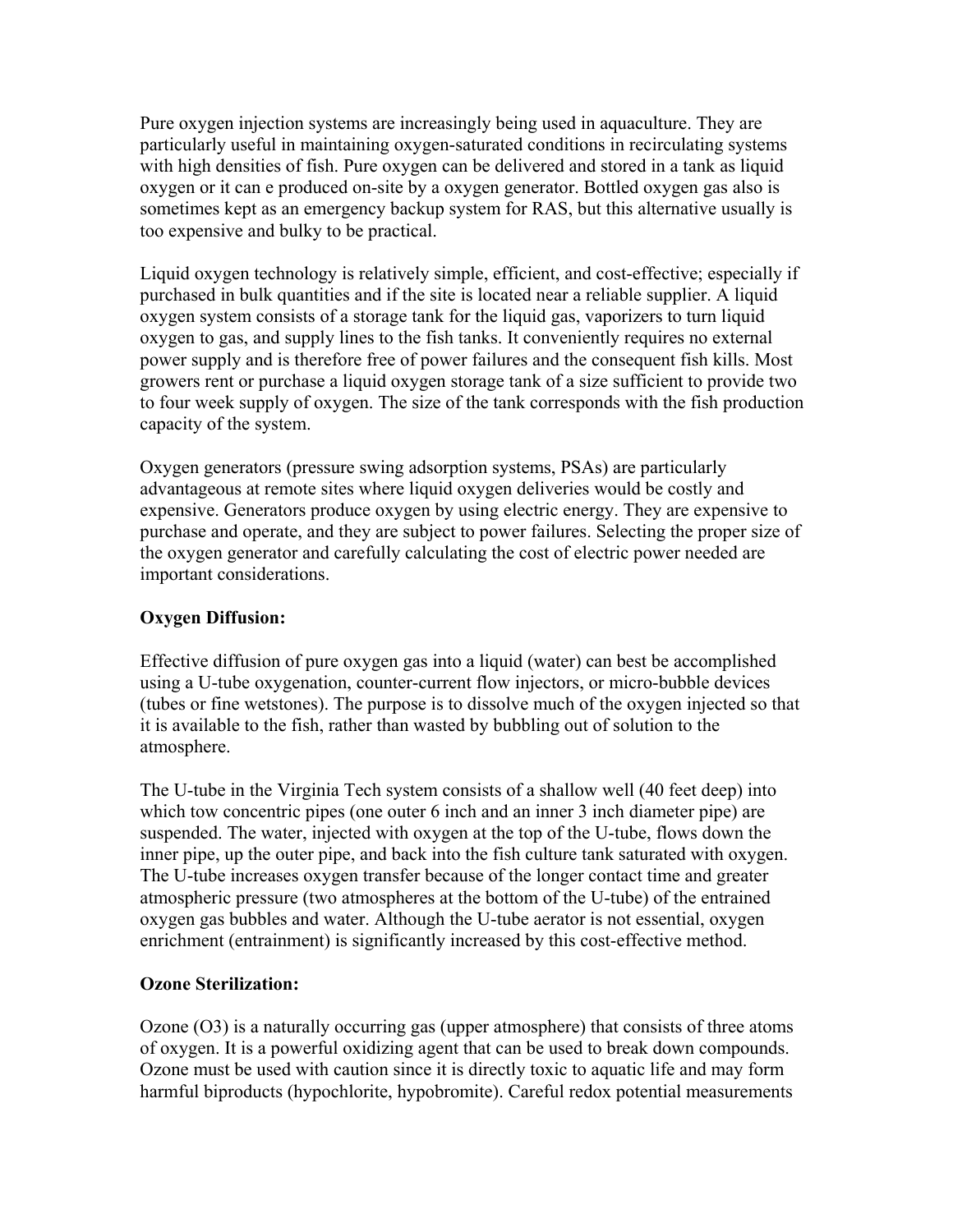and special injection equipment apparatus are needed to determine and control ozone applications.

## **Carbon Dioxide:**

In addition to toxic ammonia, carbon dioxide tends to concentrate in intensive fish production systems. As carbon dioxide increases, the pH of the water decreases, and fish respiration is affected. Carbon dioxide levels should be maintained at levels less than 30 mg/l for good fish growth. Some carbon dioxide is beneficial since it reduces pH and mitigates ammonia toxicity. Carbon dioxide removal can be accomplished with any device (RBC, packed column) that increases air-water contact.

#### **Emergency Systems:**

Fish farmers using RAS usually have made a substantial economic commitment in the system, feed, and fingerling fish. The standing crops of fish in the tanks at any particular time represent costly inventory that become increasingly valuable as they approach marketable size.

Fish kills caused by suffocation resulting from power failures (even short-term ones) are not uncommon. The oxygen demand in tanks with high densities of large fish is high. During emergency power failures, the grower generally has a response time of 10 minutes or less to avoid a total kill. Sublethal oxygen concentrations can be equally harmful because they cause slow growth, increase the susceptibility of fish to disease and parasites, and decrease production and profitability.

Fish farming in RAS is risky business where "an ounce of prevention" is a worthy and important consideration. Fish kills from oxygen deficits as a result of power failures constantly threaten growers with financial ruin. Protection by designing alarm systems, or using backups and alternatives for emergencies is essential.

An alternative bottled oxygen gas or liquid oxygen system is suggested for growers who rely primarily on oxygen generators. The Virginia Tech RAS uses liquid oxygen, but also has a secondary, standby surface agitator system in each tank and a backup electric generator for emergencies.

An emergency water supply reservoir consisting of a large volume of high quality water (oxygenated, dechlorinated) and the proper water temperature stored in a standby tank provides a good margin for safety. Sudden declines in water quality or outbreaks of disease can be effectively controlled in certain instances by rapidly flushing growing tanks with freshwater, by quickly altering water temperatures.

## **PRODUCTION CONSIDERATIONS**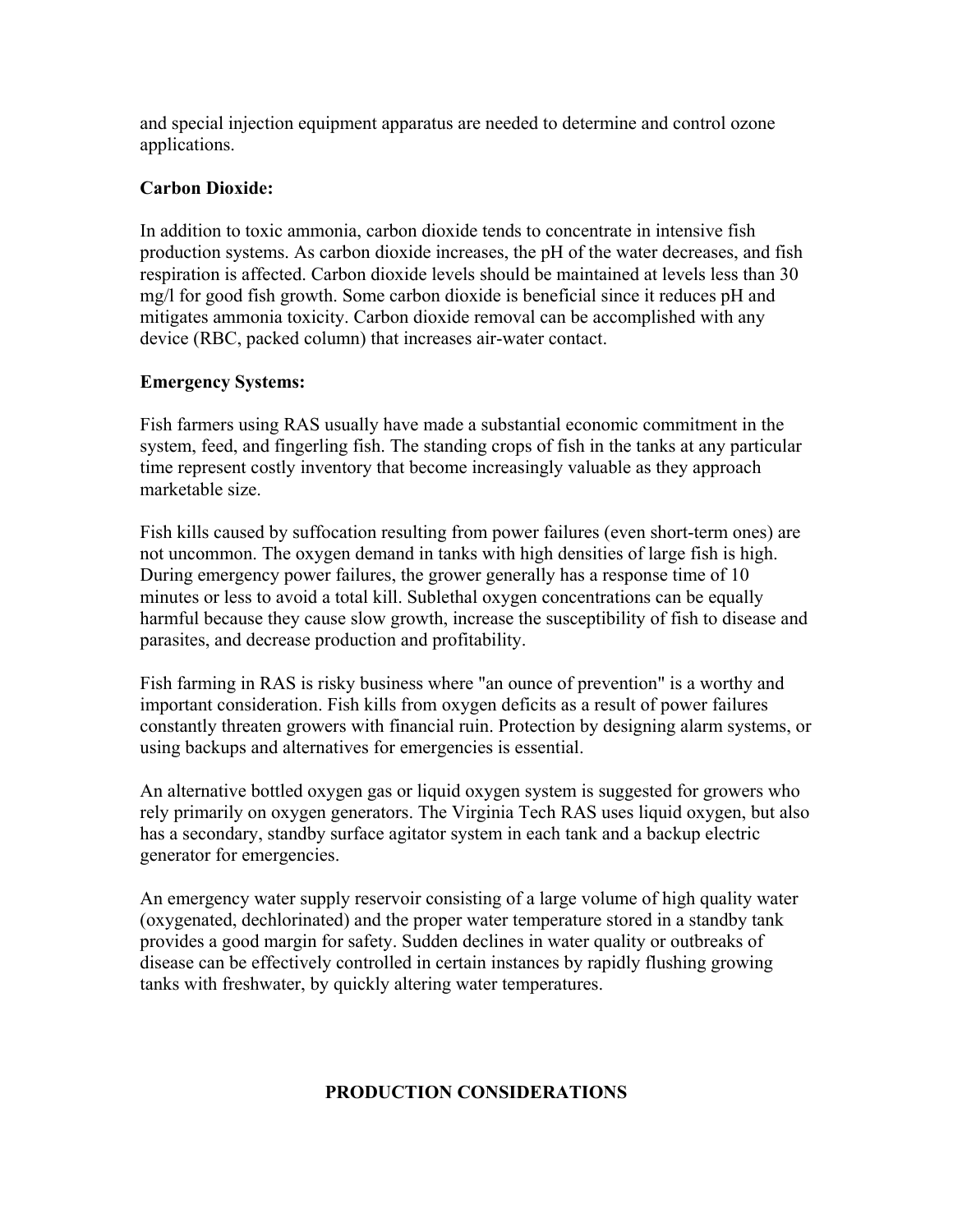#### **Fish Species Selection:**

RAS can be used to rear nearly any species of fish, freshwater or marine or other aquatic animal. Hybrid striped bass, channel catfish, and tilapia are the most common freshwater species grown in these intensive culture systems. Red drum (redfish) and soft shell blue crabs are the main saltwater species being reared RAS. Because RAS requires high capital investment, it is best designed to grow high-value species such as striped bass for food or stocking in private recreational angling waters or aquarium fish.

Certain fish species are easier to grow and more available than others. Two species dominate the U.S. aquaculture industry today: channel catfish and rainbow trout. Their popularity is a result of the desirable traits that they express. For example, their culture requirements are well known, the demand high, and the economics viable. Small (fingerling) fish are available for grow out nearly year-round, they tolerate crowding and stress, and disease resistant, and grow rapidly to a marketable size.

Recirculating systems generally are not suitable for rearing coldwater species such as salmon and trout. Trout and salmon require clean, cold water and generally do not thrive in warm, recycled waters. However, a wide variety of fish, particularly catfish and hybrid striped bass, and other aquatic species, including shrimp and mussels are good candidates for farming in recirculation systems.

#### **Feeds and Feeding:**

A complete feed, containing all the essential minerals and vitamins for healthy fish growth, and formulated specifically for the fish species being reared, is necessary for fish production in RAS. Do not substitute other animal feed for fish feed. Even different fish species have different nutritional requirements, particularly the quality and quantity of protein needed, that must be met to optimize growth.

We recommend feeding a commercial feed of dry, floating pellets so that the feeding activity and health of the fish can be easily observed at the water surface. The size of the pellet should correspond with the size of the fish. Feed the largest pellet that the fish will readily swallow in order to maximize consumption and minimize waste. To keep feed fresh, order only a limited supply and store it in a cool, dry area, free of insects and rodents. In case of a liability problem with contaminated feed, it's a good idea to freeze small samples of each new batch of feed purchased for subsequent analysis if necessary.

Cultured fish generally are fed 3 to 5 percent of their body weight or all the feed that they can consume in a short period of time, say five minutes. Feed remaining in the tank after five minutes is seldom eaten and overfeeding can seriously degrade water quality. A good, quick indicator of problems with water quality or disease is when fish go off feed or refuse to eat. If fish suddenly stop feeding, immediately check for high ammonia levels, low oxygen concentrations, diseases, or other problems. Reduced feeding rates occur at very high and low water temperatures.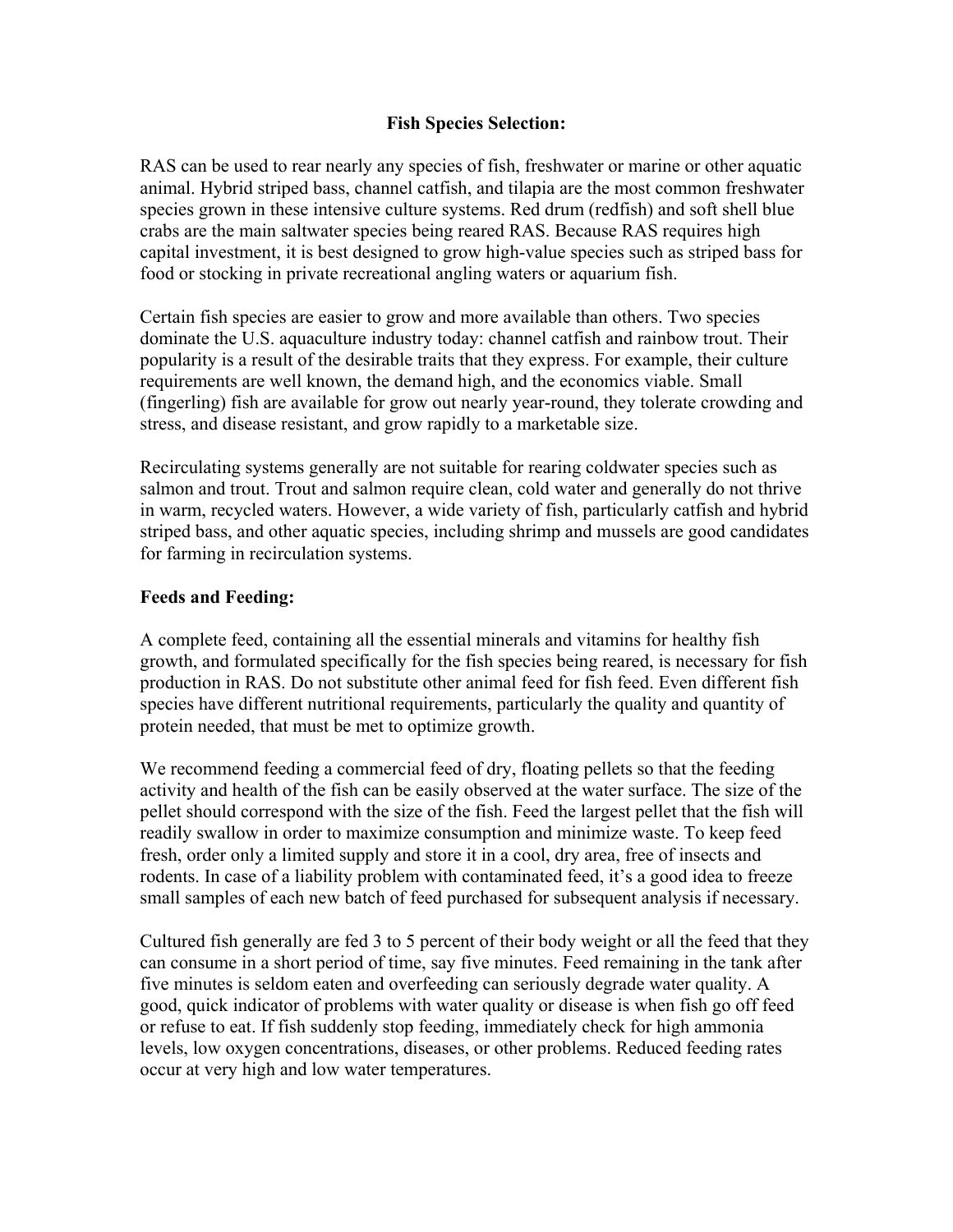To maximize growth, feed on a regular schedule at the same time each day. More frequent feedings several times per day) have resulted in better growth rates and feed conversion efficiencies than a single daily feeding. Distribute the feed as uniformly as possible throughout the tank to prevent uneven growth and stunting. At the Virginia Tech Aquaculture Facility, the fish are hand fed. Automatic feeders and demand feeders can be used in commercial operation to reduce labor costs.

#### **Warm Temperature:**

Water temperature strongly influences feeding and growth rates of cultured fish. The water temperature preferences of most cultured fish are well known and can be maintained year-round in RAS. In general, cultured fish species can be classified as either cold water species that prefer temperatures of 50-65 F, (trout), cool water species prefer temperatures of 65-80 F, (yellow perch), and warm water species (channel catfish) that prefer temperatures 80-90 F. Water temperature also influences the water quality processes occurring in recirculation systems. For example, the optimum water temperature for bacterial nitrification activity is 85 F, which may or may not be optimal for the fish species being cultured.

Energy conservation is one of the major advantages of recirculation aquaculture systems. Once the tank water is heated to the optimal temperature for fish growth, only a small amount of heat energy is required to maintain the temperature. However, heat loss from the building and from the water via evaporation, splash-out, or waste water must be minimized to assure economic success.

A unique thermal property of water is its high specific heat – it heats and cools slowly. Therefore, once the optimal water temperature for fish growth is reached, only a small amount of energy is necessary to maintain the best thermal condition. Heat losses through convection and conduction are minimal in a well insulated building.

Heat can be provided by heating the air in the building, or directly heating the water, and by using heat exchangers. Water temperature in the Virginia Tech system is supplied by heating the air in the building with four propane space heaters. The room temperature is generally kept 2-4 degrees above that of the water to reduce condensation in the building. The Virginia Tech system is housed in a specially constructed 110- x 50- x 16-ft high farm utility building. The interior and exterior walls and ceiling are covered with 19 gage corrugated aluminum siding and insulated with R-19 and R-30 fiberglass blanketing. At times, room temperatures and working conditions can become hot and humid, especially when growing warm water fish in the summer. High temperatures and humidity can be controlled through ventilation with an electric fan.

Directly heating the water is another alternative, but this strategy requires expensive insulated tanks with lids that maintain the heat, but inhibit feeding and observation of the fish. Alternatives such as solar heating and heat exchangers are being considered.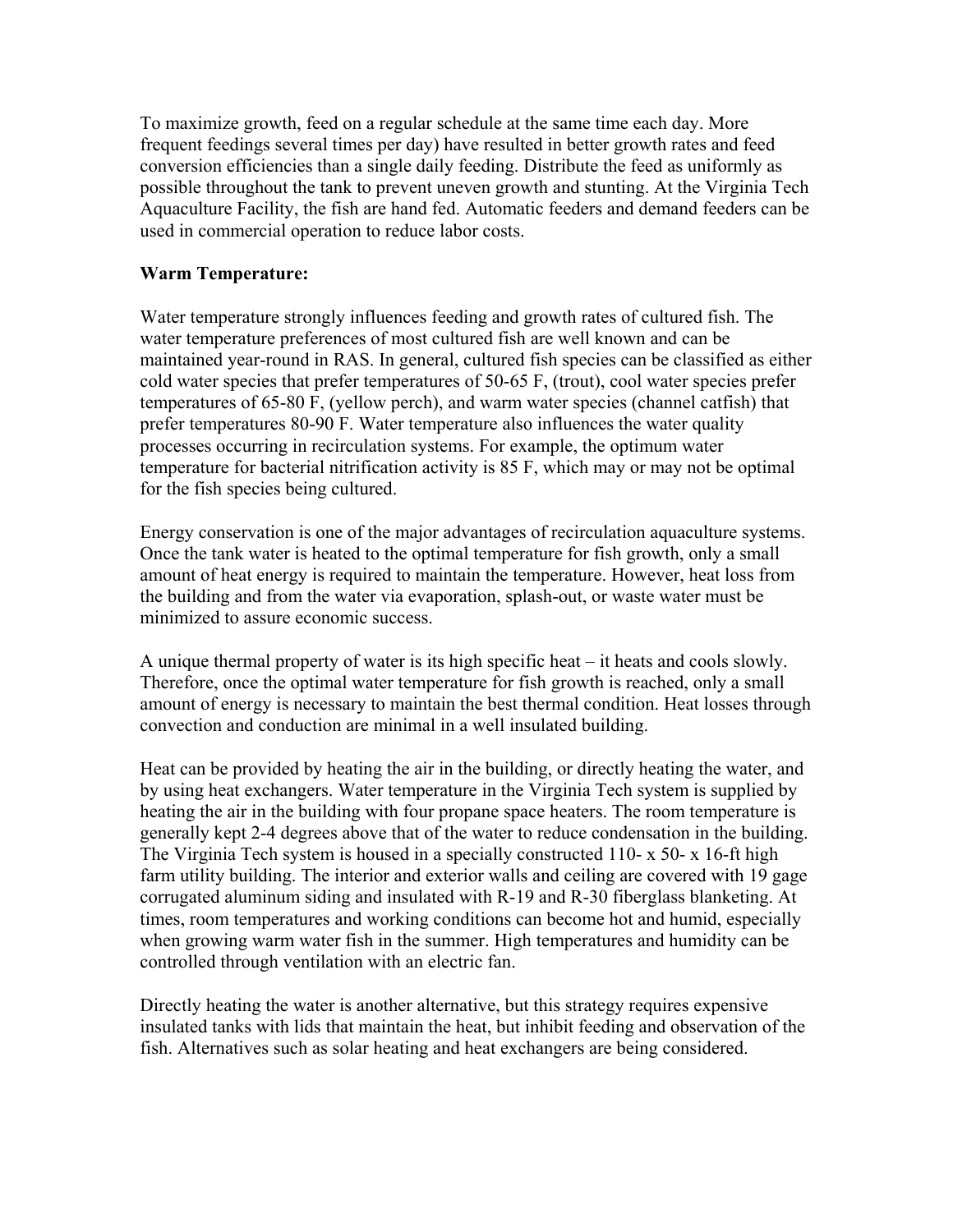## **ADDITIONAL CONCERNS**

#### **Legal Restrictions:**

Aquaculture enterprises are subject to a number of federal, state, and local regulations. This legislation restricts the type of fish and aquatic animals that can be reared and sold (fish farmers permits) international and interstate transportation of exotic fishes (i.e. Lacey Act); pollution and discharges of waste water effluents (National Pollutant Discharge Elimination System, NPDES permit); water withdrawals; altering waterways and wetlands (Clean Water Act, Section 404 permit); the use of drugs and chemicals (Federal Drug Administration, FDA); and processing and marketing fish.

In Virginia, for example, permits are required from the Virginia Department of Game and Inland Fisheries (VDGIF) and the Virginia Marine Resources Commission (VMRC) to possess and sell certain species of sportfish. The State Water Control Board (SWCB) issues permits for (1) the discharge of aquaculture effluents (pollutants) into surface waters (VPDES permit), (2) water use (ground water withdrawal), and (3) discharge, construction, dredging, or filling in surface waters or wetlands (401 and 404 permits). Discharges for ammonia, suspended solids, and other chemical parameters must be monitored and the standards met. The Virginia Department of Agriculture and Consumer Services (VDACS) regulates concerned with land-use planning, public health, and occupational safety also administer laws concerning aquaculture enterprises.

#### **Market Opportunities:**

A wide variety of freshwater fish can be farmed in RAS for a diverse number of purposes. Many species are commonly grown as food fish for marketing as live or processed products to wholesalers or retailers and directly to supermarkets and restaurants. The major food fish species reared in the U.S. are channel catfish and rainbow trout. Other species with good potential for farming as food are hybrid striped bass, red drum, tilapia, yellow perch, walleye, and shrimp.

Fish can be marketed alive, thereby reducing processing concerns, or they can be sold fresh on ice, or frozen. Value-added products such as smoke, marinated, boiled, and pickled fish may expand the demand and induce a greater price per pound.

In addition for food fish, hatcheries can be established to sell fish eggs to other growers or to market fingerling (2-6 inches) sportfish for stocking in private ponds and lakes for angling. Bait minnows, crayfish, and some aquatic insects can be marketed to bait dealers for sale to anglers. Goldfish, tropical fish, turtles, and other aquatic animals and water plants are cultured and marketed as aquarium pets and for stocking in ornamental ponds.

#### **Financing:**

Most aquaculture firms are developed and supported entirely through private credit and financing. Limited federal and state assistance is extended to fish farmers. Federal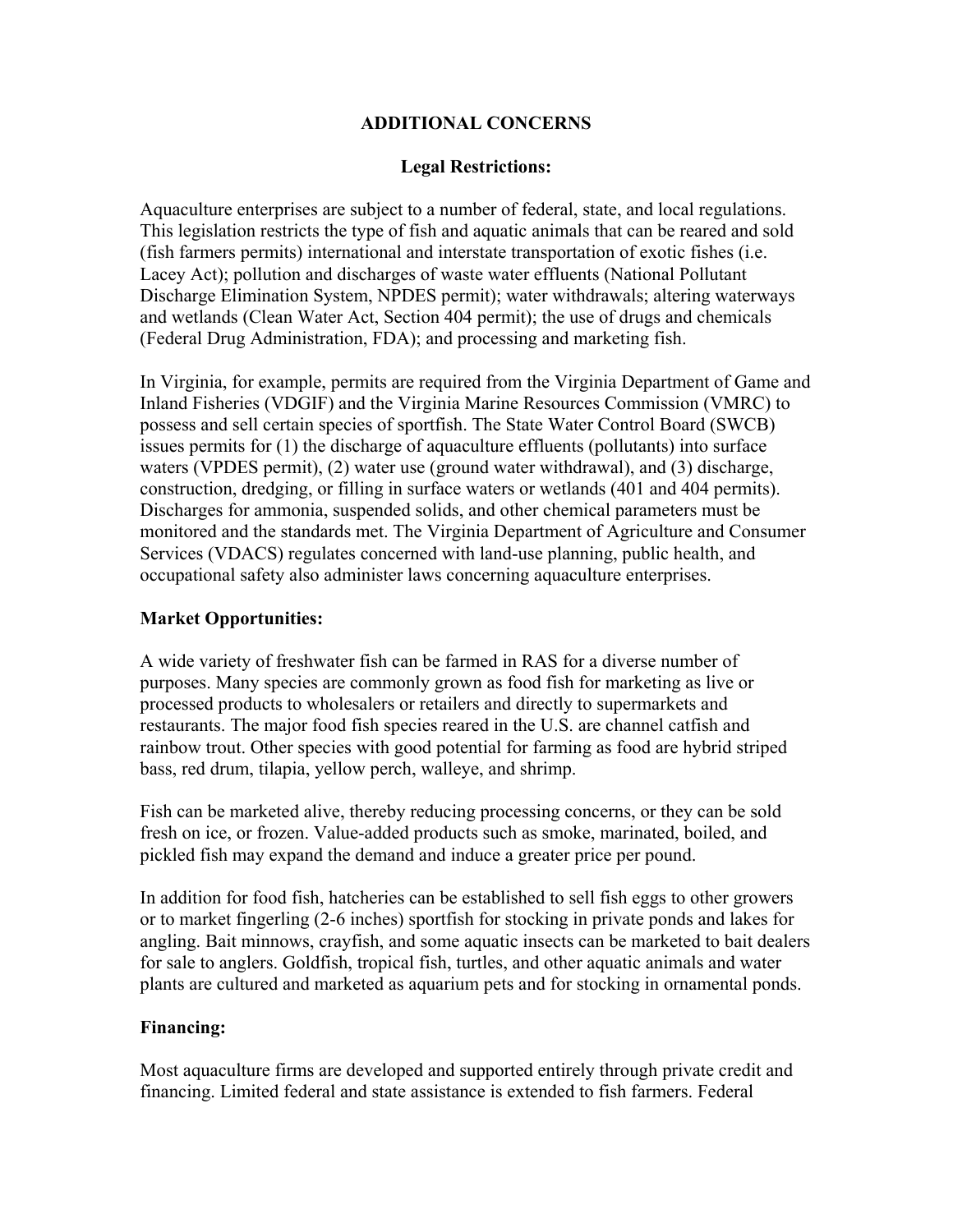financing is sometimes made by the Farmers Home Administration (FmHA) in the form of business and industry loans to promote economic development in rural areas and small towns and other types of loans. The Small Business Administration, Farm Credit Administration, an Appalachian Regional Commission also may provide loans for aquaculture development. Limited state financing may be available from the Departments of Economic Development and Agriculture.

## **Horticulture and Aquaculture:**

Combining the farming of fish and greenhouse vegetables has grown increasingly in popularity and profitability. Double cropping of both fish and vegetables is a new way to integrate two forms of agriculture into a single enterprise. A major advantage of rearing two high value crops such as fish and tomatoes is that waste water from the fish tank is used to irrigate and fertilize the plants. At the same time, tomato beds are used as sand biofilters to clean the water of ammonia wastes so that it can be recycled back into the fish tanks. The horticulture-aquaculture enterprise recycles waste products and doubles the crops and profits.

## **Retrofitting Old Industrial Plants:**

Renovating obsolete waste water treatment plants, greenhouses, and other similar industrial facilities to create RAS may be possible in certain instances, but generally is not economically feasible in most situations we have encountered. Frequently it is more costly to redesign existing facilities than to build new ones.

## **Scams:**

The high risk inherent in RAS fish farming, as in all other forms of fish culture, is compounded by the fact that a number of "questionable entrepreneurs" are marketing "paper recirculation systems" that have never been built or tested in commercial scale operations. These systems may grow fish in theory, but not in reality. Some of these systems may grow fish (biological succes), but not necessarily in an economically viable manner. We advise individuals considering investing in recirculation aquaculture to demand to visit a commercial-scale enterprise that incorporates the system being sold. Most successful aquaculture enterprises using recirculation systems are selling fish, not their system.

## **Outlook:**

The long-term demand for aquaculture products is excellent. An increasing human population, especially for older adults who proportionally eat more fish than youth do, and an increasing public awareness of the importance of fish in the diet, and human health and fitness are driving fish consumption upwards.

Correspondingly, the prospects for RAS are good. A number of experts believe that the future trend in the aquaculture industry is toward intensive fish farming. Growing fish in